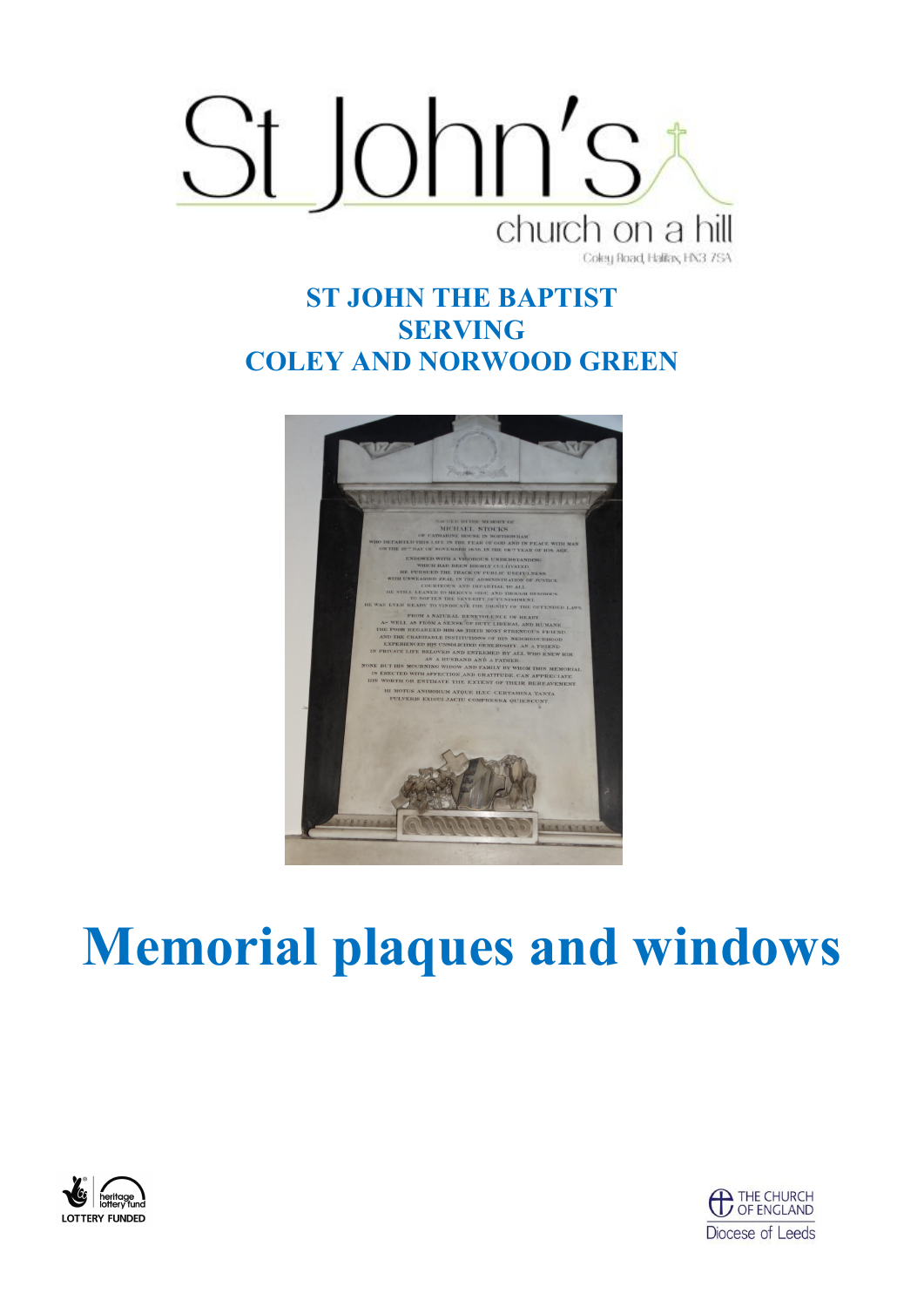To use this guide

Face the communion table and the move clockwise around the church.

PL Plaque

W Window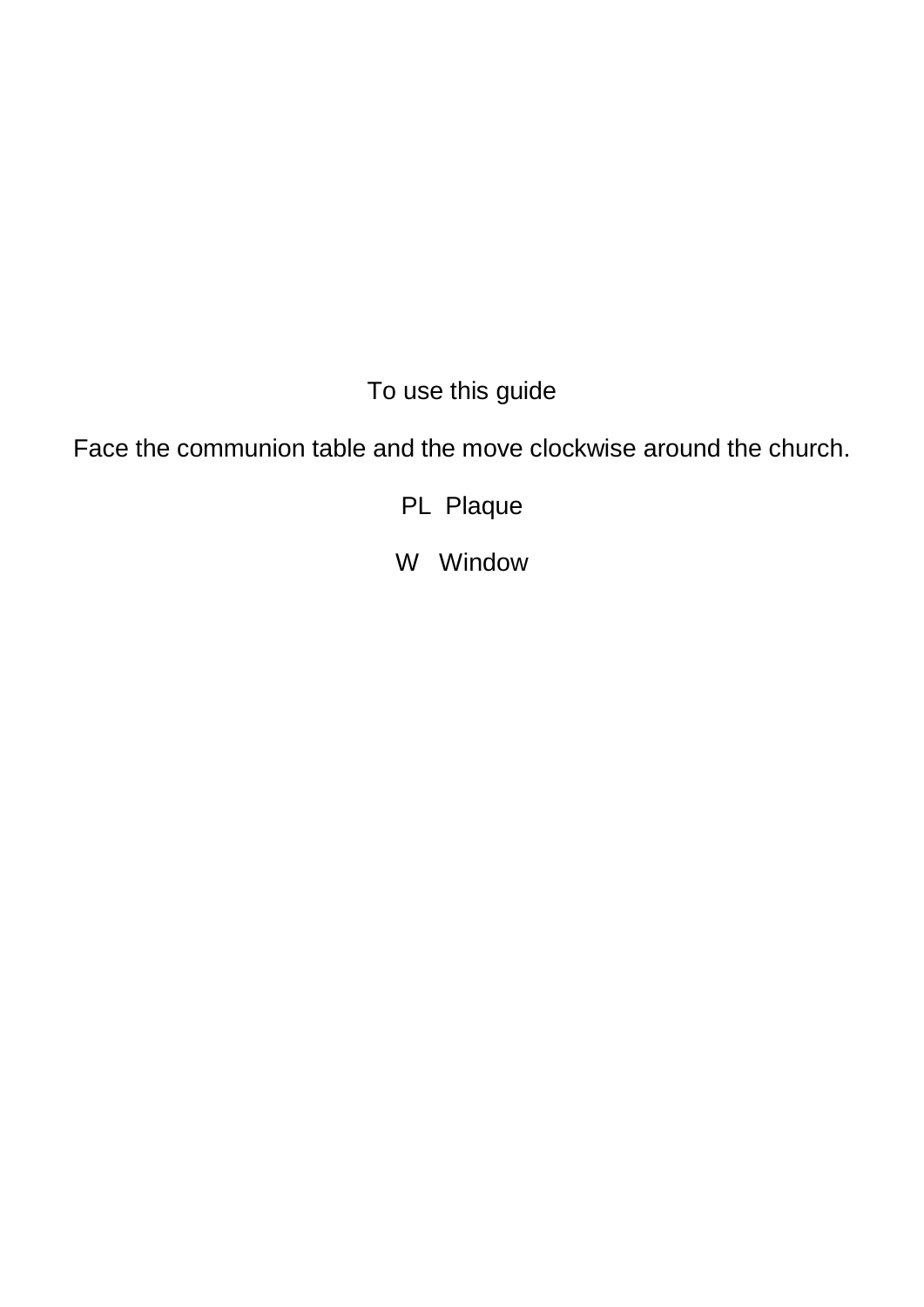1. (PL) ARCHIBALD NORMAN MACLEOD, LIEUT. COL. OBIIT APRIL 28TH 1841. MARGARET MACLEOD, OBIIT MARCH 12TH 1845,

2. (W) To the Glory of God and in memory of GEORGE WATKINSON who died MAY 29 1903 Erected by his three sons, GEORGE, JOHN,& SAMUEL.

*Two windows in the North Wall, and one in the South carry commemorative inscription. Since, they are not memorials to individuals we have not included them in our sequence. They read; To the glory of God: this window is given by JAMES SHARP F. C.S. and his wife" HANNAH SHARP of Shirley Manor. Easter 1902: and To the glory of God & in loving memory this window is given by J. B. MURGATROYD and family of Holly Bank Easter 1902*

3. (PL) HORA FUGIT To the Glory of GOD and in loving memory of SAMUEL WATKINSON of Shelf Hall OCTOBER who was born 9<sup>th</sup> OCTOBER 1848 and died 28TH JUNE 1934. This window was given by his surviving children. The memory of the just is blessed (Heraldic blazon as for No 7)

4. (PL,) In memory of MARY the wife of John SIMPSON Jnr of Hipperholme who died APRIL 17th 1765, in the 29th year of her age. *Here rests a woman, good without pretence, Blest with plain reason, Blest with sober sense; On Heav'n and Heav'nly things, her mind intent, On good and pious works, was chiefly bent; Passion and pride were to be soul unknown; Convinc'd that virtue, only is our own; Two infant Children, once the pleasing tie, of matrimonial contract, near her lie, To these dear shades; this monument we raise; Their memory to perpetuate, and to praise; These rites dear shades; this monument receive, Tis all a husband, father, friend can give; In Peace sleep out, the Sabbath of the Tomb, And wake to raptures, in a Life to come.* ` And of the said JOHN SIMPSON, who died OCTR 8th. 1768. aged 41. (Heraldic blazon; per bend or and sable, a lion rampant counterchanged for Simpson; Impaling, argent, three bulls' heads couped between a fess gules for Schofield (?)

5. (FL) In memory of Mr. JOHN SIMPSON of HIPPERHOLM, and DOROTHY his wife and the following children. He was buried JANY. 31st 1765 . She - June 3d. 1745. JOSEPH - NOVR. 12th 1736, DOROTHY (NOVR) 15th (1736) ANN AUGT. 6th 1749. Richard AUGT.16th 1750 William Sept. 4th (1750) ELIZABETH (Sept, 4th 1750) GRACE - MAY 10th 1759. JOSEPH - JULY 5th. 1764. RICHARD - MARCH 31st 1788. Also of MARY SIMPSON, who died the 26th of AUGT, 1799, Aged 68 years, Also GRACE (second wife of the above Mr. JOHN SIMPSON) who died MARCH the 25th, 1802, Aged 75 years. Also of SUSANNA widow of JONATHAN NICHOLLS, Surgeon and daughter. of the above JOHN & GRACE SIMPSON, who died the 16th of JUNE 1810, in the 56th year of her age (HeraIdic blazon; per bend or and sable, a lion rampant counterchanged, for Simpson; Impaling azure, a pheon argent. On a bordure gules eight bezants,, for Sharp (?)

6. (W) *Behold the Lamb of God which taketh away the sins of the world.* To the glory of God & in memory of MARK ABRAHAM SHARP born NOV 4th 1815 died NOV 9th 1896,

7, (PL) Hora fugit To the glory of god and in loving memory of SARAH ANN WATKINSON born NOV.I4TH 1849 DIED NOV. 5TH 1913. The above window is given by her husband SAMUEL WATKINSON of Shelf Hall her children arise up & call her blessed her husband also and he praiseth her (PROV XXXI 28<sup>TH</sup>) (Heraldic., blazon; Sane tincture, a cross cooped among four fleur de lis)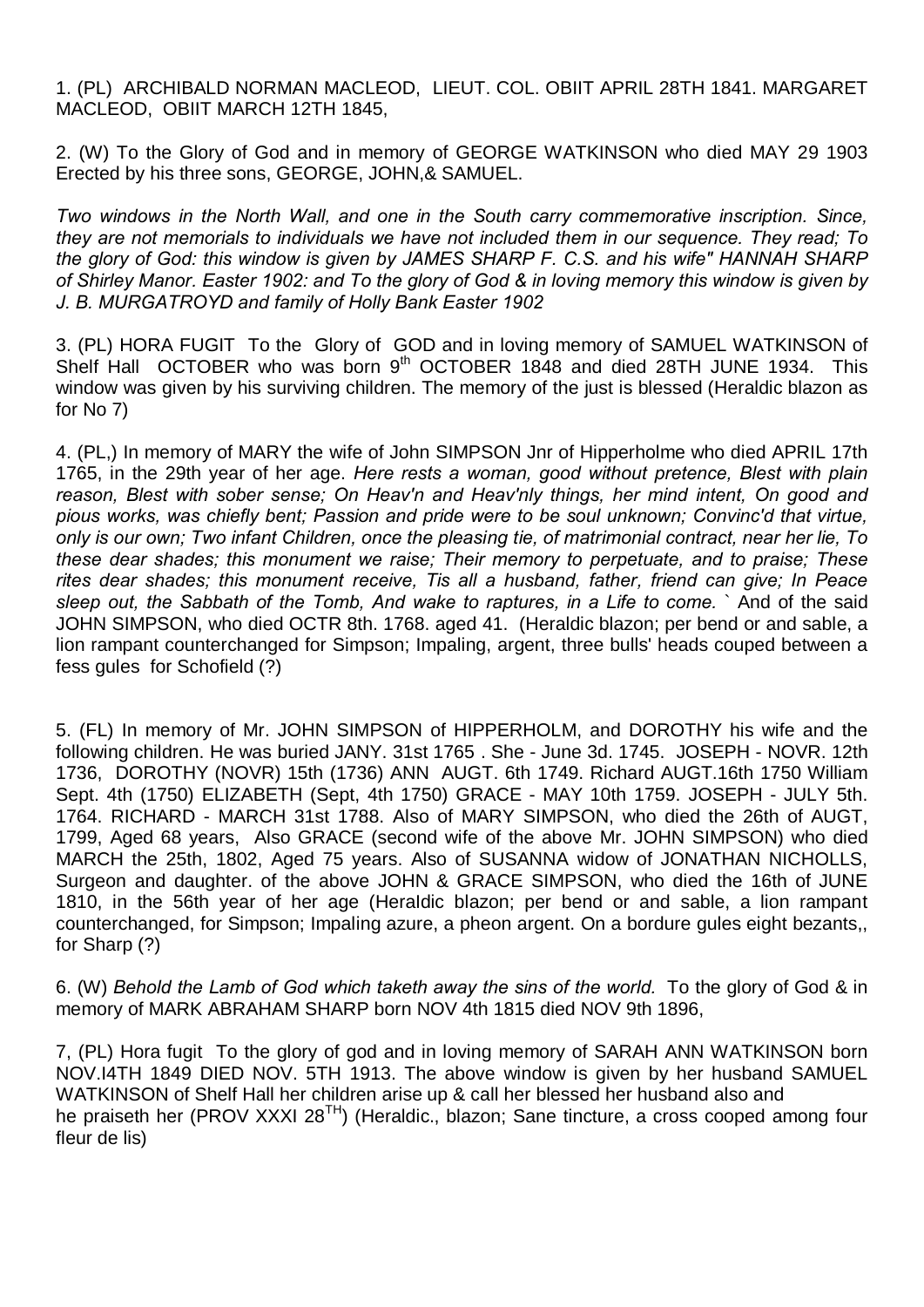8. (PL) Near this place lie interred the body of ANNE late wife of NATHAN SHARPE of Hipperholme clerke, who departed this life ye 20th, & was buried here, the 22 of MARCH 1727 Aged, 52 years & 7 months. As also the body of her husband NATHAN SHARPE who departed this life ye 9th & was buried ye 12 of MAY 1733 Aged 58 & 10 months. (Heraldic blazon given by Watson (History & Antiquities of Halifax, 1775) Sharp, Azure a pheon, argent, within a bordure of the second, charged with eight torteaux; impal1ng PRIESTLY, gules on a chevron argent, three grappling irons sable, between three towers of the second, issuant out of each a demi-lion rampant, or. The actual colours do not correspond to the however.

9. (PL) In memory of the Revd. HENRY WHITWORTH, twenty-one years Minister of this Chapel who died July 15th 1768

10. (W) To the Glory of God & in loving memory of the Reverend WILLIAM HE(Y) WAWN B. A. Vicar of Coley from 1847 to 1892 and of his wife (ELIZABETH)Hill and of the Reverend WILLIAM DAVENPORT N.A. Vicar of Coley from 1892 to 1901 and (of his) wife MARY ELIZABETH this window is erected. W. H. Wawn also commemorated on the altar cross

11. (PL) In memory of MARY wife of ELKANAH HOYLE of Hipperholme who died SEPR. 5th 1785 Aged 47 , likewise of the said ELKANAH HOYLE who died MAY IIth. (sic) 1794 Aged 58.

12. (PL) In memory of ELIZABETH, wife of the Revd. RICHARD HUDSON of Hipperholme M. A. who died JANUARY 1st 1790, aged 35, of ELIZABETH their third daughter, who died MARCH 9th. 1793, aged 9 years of RICHARD, their youngest Child, who died JUNE 26th. 1816, aged 26, of HANNAH, their youngest daughter, who died DECEMBER 20th. 1822, aged 35, of MARTHA, their second daughter, who died JUNE 6th 1829, aged 47, of the aforesaid Revd. RICHARD HUDSON M. A, 53 years Master of the Grammar School at Hipperholme; 65 years Lecturer of the Parish Church at Halifax; Perpetual Curate of Bolsterstone near Sheffield, and Vicar of Cockerham near Lancaster, who died the 28th Day of MARCH 1835, aged 89. Integer Vitae. (Previously to the left of the chancel arch)

13. (PL) Sacred to the memory of MICHAEL STOCKS, of Catherine House in Northowram; who departed this life in the fear of God and in peace with man on the 19th day of NOVEMBER 1836, in the 68th year of his age. *Endowed with a vigorous understanding which had been highly cultivated, he pursued the track of public usefulness with unwearied zeal in the administration of justice. Courteous and impartial to all; he still leaned to mercy's side , and though desirous to soften the severity of punishment, he was ever ready to vindicate the dignity of the offended laws from a natural benevolence of heart, as well as from a sense of duty, liberal and humane, the poor regarded him as their host strenuous friend; and the charitable institutions of his neighbourhood experienced his unsolicited generosity; as a friend in private life beloved and esteemed by all who knew him: as a husband and a father, none but his mourning widow and family by whom this memorial is erected with affection and gratitude, can appreciate his worth, or estimate the extent of their bereavement.* 

HI MORTUS ANIMORUM ATQUE HAC CERTAMINA TANTA PULVERIS EXIGUI JACTU COMPRESSA QUIESCUNT. (Heraldic blazon; Argent a bend sable, 3 dolphins or, for Stocks; Impaling Argent 3 bendlets sable, for Bentley). Previously to the left of the chancel arch

14. (PL) In sacred and affectionate remembrance of JOSEPH STOCKS, of Upper Shibden Hall, and BENTLEY STOCKS, Barrister at Law, of The Inner Temple; who departed this life in Christian faith, and hope of a resurrection to life eternal. The former OCT. 25 1850, aged 56, -in the mid-career of honorable usefulness and large and approved benevolence: The latter JUNE 16 1843, aged 29, in the opening promise of distinction and success in his profession. This monument is erected by their only surviving brother MICHAEL STOCKS. (Previously to the right of the chancel arch)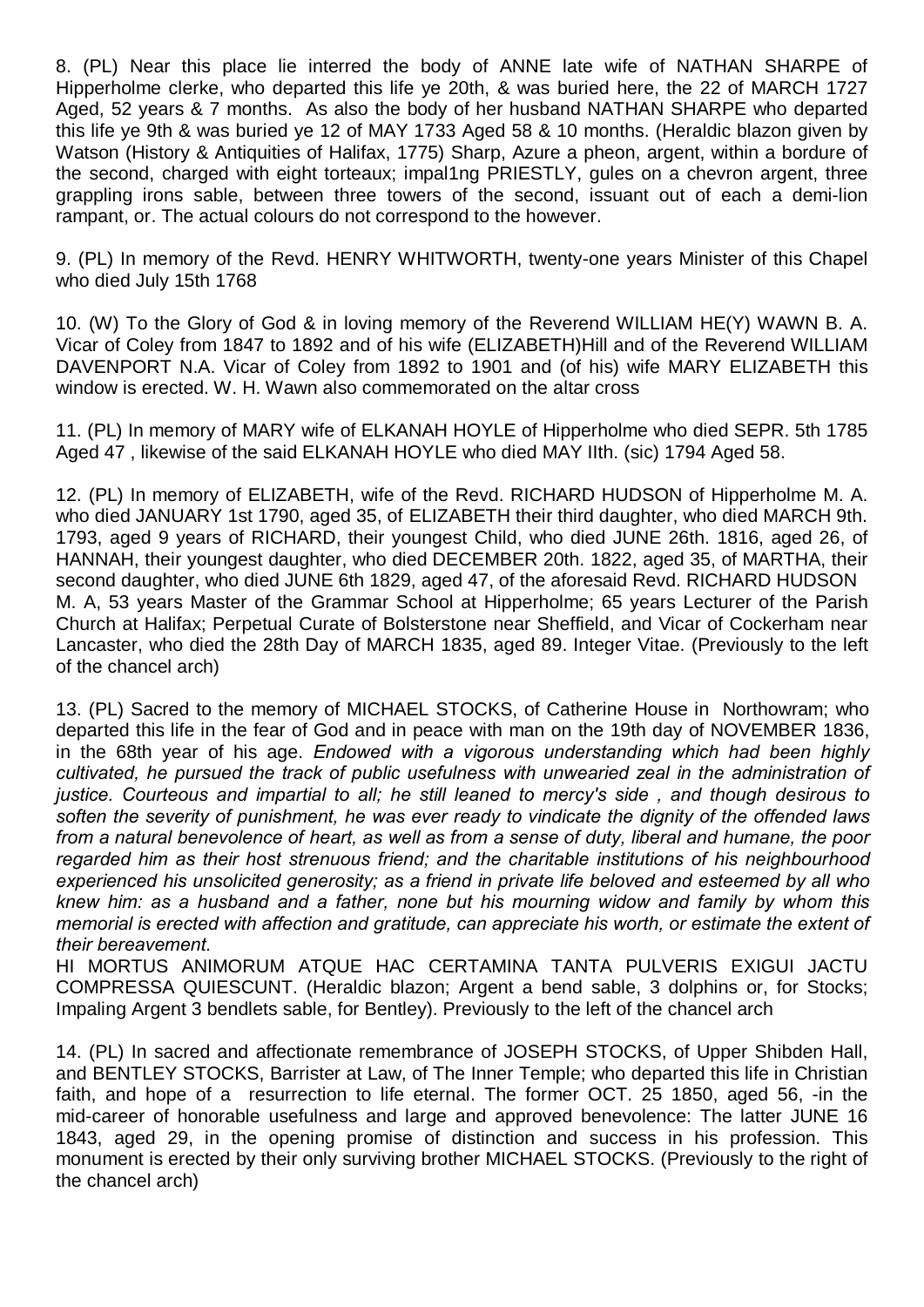15. (PL) By a few Yorkshire and Lancashire friends this tablet has been erected to the memory of SAMUEL BAINES of Brighouse, F. G. S. who departed this life JULY 25TH 1866, aged 51 years, and was interred at Coley Church, *a brave man on a well fought field, and when the halt was sounded, he calmly gathered his cloak around him, and with a smile, welcomed his last sleep.*

16. (PL) Near the door of this Seat lie the remains of JOHN HUDSON, son of the Revd, Mr, THOS, HUDSON & of MARTHA his wife late of Hipperholme; who died JULY 21st 1739 aged four years SPectabilis (sic) Illa Corporis et forma ,atque animi probitate beatus.

17. (PL) In memory of MARY, second wife of ELKANAH HOYLE, who died November 28th, 1797, Aged 65 years.

18. (W) To the glory of God: In memory of my wife JESSIE and my ancestors interred at Coley Church JONATHAN POLLARD - OCTR. 1902.

19. (W) To the Glory of God and in loving memory of WILLIAM JAGGER Only House Northowram, sometime Churchwarden of this Church who died DECEMBER 10th 1869 erected by his son J. W. JAGGER of Capetown

20. (PL) Sacred to the memory of CHARLES MAYER Esquire, of Wyke who departed this life JUNE 22ND 1825, aged 44 years. Also of CHARLES JAMES MAYER, son of the above, who died DECEMBER 23rd 1825, aged 17 years and 9 months, and was buried at Hampton in Middlesex. Also of ELIZABETH, wife of the said CHARLES MAYER Esq, she died DEC. 12TH 1847, aged 69 years.

21. (PL) Sacred to the memory of the following members of the Sunderland family

JOSEPH SUNDERLAND, of Coley Hall, departed this life on the 29th day of MARCH 1823, aged 75 years. SARAH SUNDERLAND, his wife departed this life on the 21st AUGUST 1819, aged 61 years. MARY, Their eldest daughter departed this life on the 16th day of JULY 1802, aged 21 years. ABRAHAM, their third son departed this life on the 30<sup>th</sup> day of DECEMBER 1802, aged 14 years. ELIZABETH, their second daughter departed this life on the 11th day of JUNE 1810, aged 24 years. HANNAH MARIA, their fourth daughter departed this life on the 13th day of JULY 1823, aged 31 years. SARAH ELIZABETH, the youngest daughter of JOSEPH AND HANNAH SUNDERLAND of Halifax , and! grand-daughter of the above named JOSEPH AND SARAH SUNDERLAND departed this life on the 25th day of APRIL 1826, aged 6 years and 7 months. JOSEPH SUNDERLAND, of Halifax, aforesaid departed this life on the 21st day of JANUARY 1835, in the 56th year of his age. HANNAH SUNDERLAND, the relict of the above departed this life FEBY. 9 1840: aged 54 years. JOHN, SECOND son of the above named JOSEPH and SARAH SUNDERLAND of Coley Hall, departed this life on the 31st day of JULY 1840, aged 57 years. Also of ALICE, relict of the above,departed this life SEPTEMBER 6TH! 1840,Aged 59 years. Also of LANGDALE MARSDEN SUNDERLAND second son of the above JOSEPH AND HANNAH SUNDERLAND, departed this life APRIL 24TH 1846, aged 29 years: and was interred at South Shore Church near Blackpool, Lancashire. THOMAS, youngest son of JOSEPH AND SARAH SUNDERLAND of Coley Hall, departed this life APRIL 20TH 1847,aged 48 years. ABRAHAM eldest son of JOHN AND ALICE SUNDERLAND, departed this life JULY 19TH 1847, aged 41 years. Also of THOMAS LISTER JOSEPH SUNDERLAND M. A. eldest son of JOSEPH AND HANNAH SUNDERLAND of Halifax, who departed this life OCTOBER 15TH 1857, aged 49 years. Also of MARTHA, youngest daughter of JOSEPH AND SARAH SUNDERLAND of Coley Hall, who departed this life AUGUST 1ST 1861 aged 64, years. Also of SARAH third daughter of JOSEPH AND SARAH SUNDERLND (sic) of Coley Hall, who departed this life FEBRUARY 18TH 1862 aged 72 years. Also of JAMES SUNDERLAND of Coley House, fourth son of JOSEPH AND SARAH SUNDERLAND, of Coley Hall, who departed this life MARCH 22ND 1863, aged 70 years. Also of MARY relict of the late JADES SUNDERLAND of Coley House who departed his life APRIL 7TH 1866 aged 76 years. Also of JOHN, youngest son of JOHN AND ALICE SUNDERLAND, who died MARCH 8TH 1864, aged 56 years. MARY ANN, eldest daughter of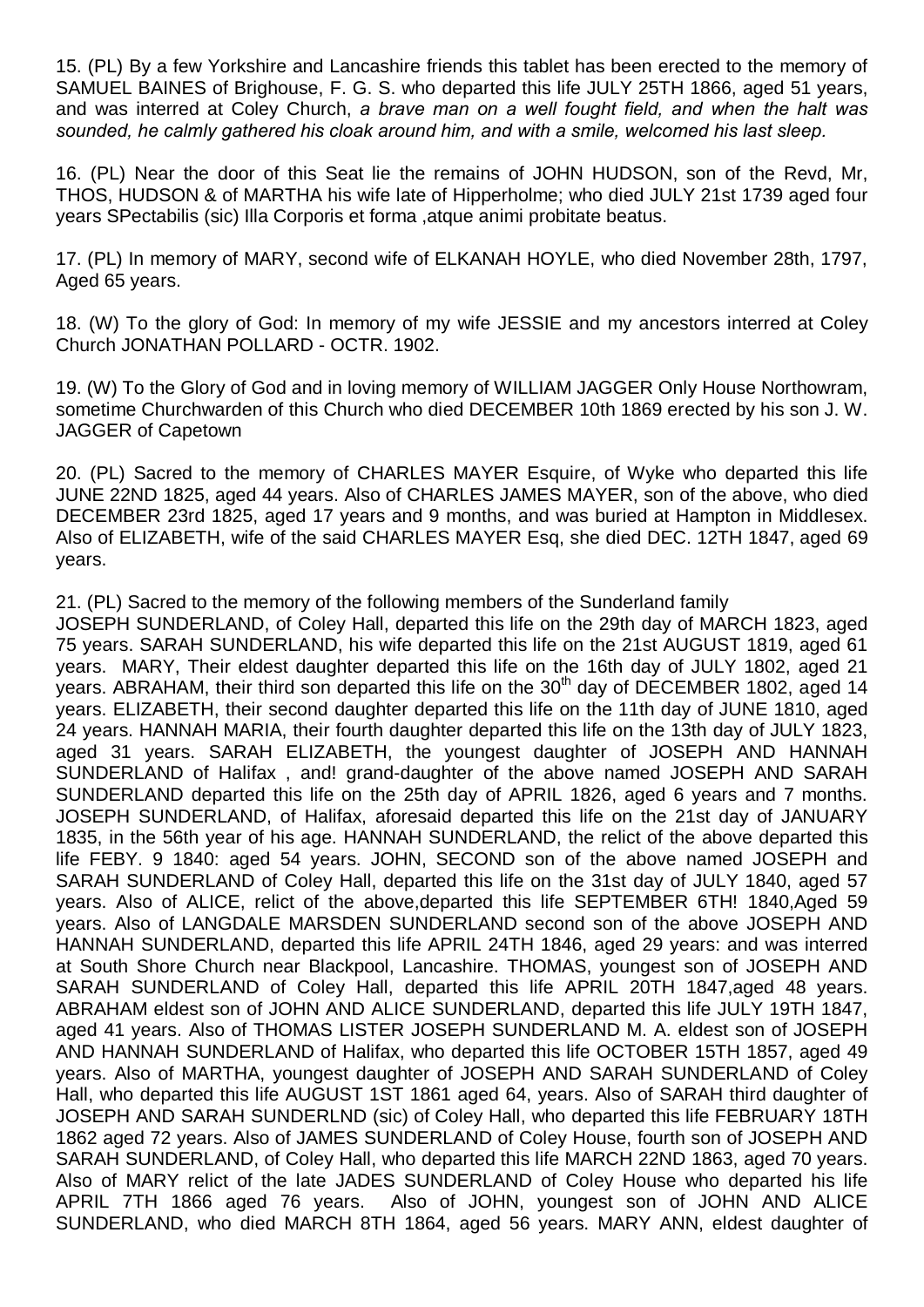JOSEPH AND HANNAH SUNDERLAND, died JULY 9TH 1868, aged 62 years.----- W. PLOW, YORK (Surmounted by draped urn & book bearing inscription. TEMPUS EDAX RERUM FUGIT -Below arms at foot of slabs (CANDIDEI) ET CONSTANTER Heraldic blazon, sans tincture, 3 lions passant Previously to the right of the chancel arch

22. (Font Cover) AMDG + And to remember MARY WILKINSON SUNDERLAND born OCT 12 1925 died JAN 29 1928

23. (W) TO the glory of GOD and in loving memory of ELIZA JAGGER a worshipper from childhood in this church who died FEBRY, 5TH 1905. Erected by her son J. W. JAGGER of CAPETOWN

24. War Memorial To the glory of God this tablet is placed here by the parishioners, to honour the memory of the men from this parish who gave their lives in the great war, 1914-19.

Capt. M. P. ANDREWS, Lieut. W.S.BOOTH, Lieut. V. COLLIER, Lieut. J. A.B.JOLLEY, Lieut. MICHAEL STOCKS, J. ANDERTON J.BOLAND G. BROADBENT G. BULMER J. BROOK T.BULMAN, S.BALMFORTH, E. CHARNOCK, R.CRACKNELL, J. W. CLAYTON, W. F. COLLINGE, S.COLLINS, G.R.CROWTHER, T. DAW, Z.FLETCHER, H.GREENWOOD, V. GREENWOOD, W.HALSTEAD, A.HITCHEN, G.ELSWORTH, F. HOLMES, I. HOLDSWORTH, W.INGHAM, J.T.JACKSON, E.A.W. JACKSON, A.JAGGER, E.JAGGER, N. KIRKBRIGHT, W.KENDALL, A.LONGBOTTOM, S. LUMB, F. MARTIN, J. L. MARTIN, W. MITCHELL, D. MANGER, N. MUFF, H. MILTON, F. MILTON, A. NAYLOR, C,PUGH, H. PICKLES, C.PICKLES, T. RICHARDSON, T. REEVES, F.SHARP, N. RHODES, H. RHODES, H. RHODES (JUNIOR), J. SMALLWOOD, F, SINGLETON, H. SCHOFIELD , T. STOCKS, H. STOCKS, R.J. SHUTTLEWORTH, R. SPENCE, W. TOWN, A. TOWN, A. THOSEBY, W.TURNER, R.TIPLADY, E.THOMPSON, H.WILKINSON, S. WILKINSON, F. WHITAKER, J. WOOLER, N. WOOLER, R. WAKEFIELD, I.WELLS, G. WELLS, A. WOODHEAD.

25. (W) To the glory of God and in memory of TEDBER LISTER, JOHN COCKSHOTT, EDWIN GREENWOOD faithful officers of this church and who died during its restoration this window is given by their friends June 1902.

26. (Choir Screen) The paneling and doors of this screen were erected to the glory of God and in memory of J. H, FLETCHER 1951

27. (W) To the Glory of God and in loving memory of their beloved mother & father ELIZA JOWETT who entered into rest DEC. 23<sup>rd</sup> 1915, and the Reverend GEORGE THOMAS JOWETT M.A., D.D., Oxon, first Vicar of West Vale and Vicar of Coley 1901-1925, & JOHN JOWETT STRANGE grandson of the above, this window is the gift of their grateful children. (ELIZA is also commemorated on the Litany Desk)

28. (W) In memory JANE WATKINSON wife of GEORGE WATKINSON of Woodfield Hipperholme died 17 FEB 1890 in her 80th year

29. (PL) Erected by Subscription to the memory of JOHN RILEY, who departed this life FEB.28th 1852 aged 67 years. For fifteen years he filled the office of Clerk of this Church. *Mark the PERFECT MAN & BEHOLD THE UPRIGHT for the end of that MAN IS PEACE. PSALM XXXVII.37.*

30, (Bookrack) In memory of ROBERT P. WEBB Churchwarden died 1976

31. (Display Case) To the glory of God and in loving memory of HARRY SMITH M. M. 1897-1980, MAUD SMITH 1900-1985